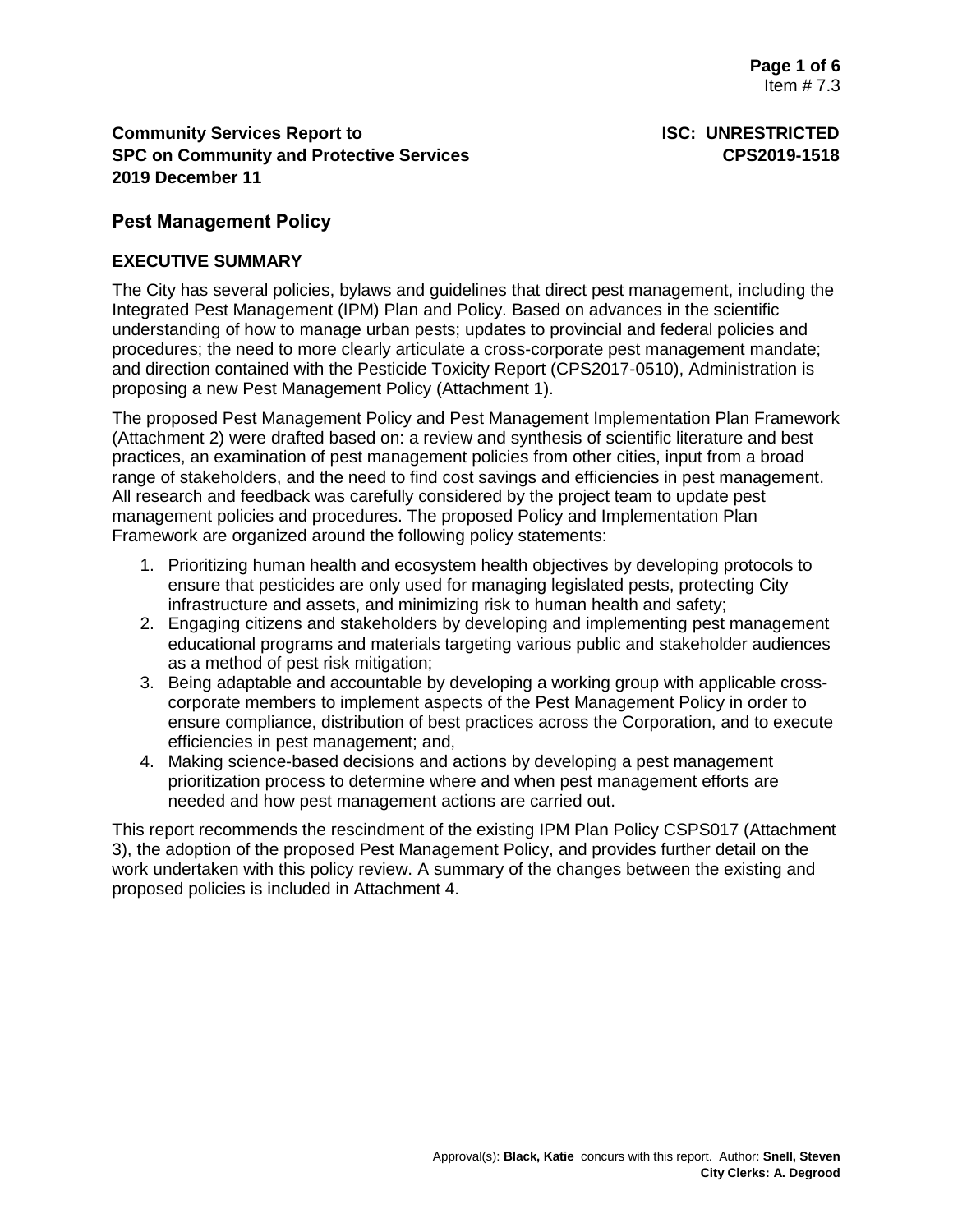### **Community Services Report to ISC: UNRESTRICTED SPC on Community and Protective Services CPS2019-1518 2019 December 11**

## **Pest Management Policy**

## **ADMINISTRATION RECOMMENDATION:**

That the Standing Policy Committee on Community and Protective Services recommends that Council:

- 1. Adopt the proposed Pest Management Policy (Attachment 1); and
- 2. Rescind the Integrated Pest Management Plan Policy (CSPS017) (Attachment 3).

### **RECOMMENDATION OF THE STANDING POLICY COMMITTEE ON COMMUNITY AND PROTECTIVE SERVICES, 2019 DECEMBER 11:**

That Council adopt Administration Recommendations contained in Report CPS2019-1518.

## **PREVIOUS COUNCIL DIRECTION / POLICY**

On 2017 June 26, Council received the Pesticide Toxicity Report (CPS2017-0510) for information and directed Administration to use the report, and to consider key stakeholder submissions to inform the update to the Integrated Pest Management Plan and Policy.

On 2016 November 07, Council received the Update on Dandelion Control on City Property report (CPS2016-0825) for information. A Motion Arising from this report directed Administration to evaluate pesticide toxicity as part of the Integrated Pest Management Plan review, "with the goal of eliminating the more toxic pesticides from use on City land".

On 2015 June 15, Council adopted NM2015-12 (Dandelion Control on City Property) and directed Administration to prepare a report on effective dandelion control for the entire City including financial ramifications and return to Council through the Standing Policy Committee on Community and Protective Services no later than October 05, 2015.

On 1998 January 26, Council adopted the Integrated Pest Management Plan (OE98-08).

# **BACKGROUND**

A formal pest management program for The City has been in place since its adoption of the Integrated Pest Management Plan in 1998. Attachment 4 contains an outline of this policy's intent and how it compares to the proposed Pest Management Policy. Since the adoption of the IPM program with the policy, The City has developed several policies, bylaws and guidelines that direct the management of pests, as well as Council reports on pesticide toxicity, pesticide bans and dandelion control.

While many of the documents provide good direction for how to approach pest management, several of them are outdated. There is also a need to incorporate recent advances in the scientific understanding of how to prevent, control, and manage pests in urban environments. Further, Council reports on pesticide toxicity (CPS2017-0510) and dandelion control on City property (CPS2016-0825) provided key learnings and direction to revise and update The City's approach to pest management.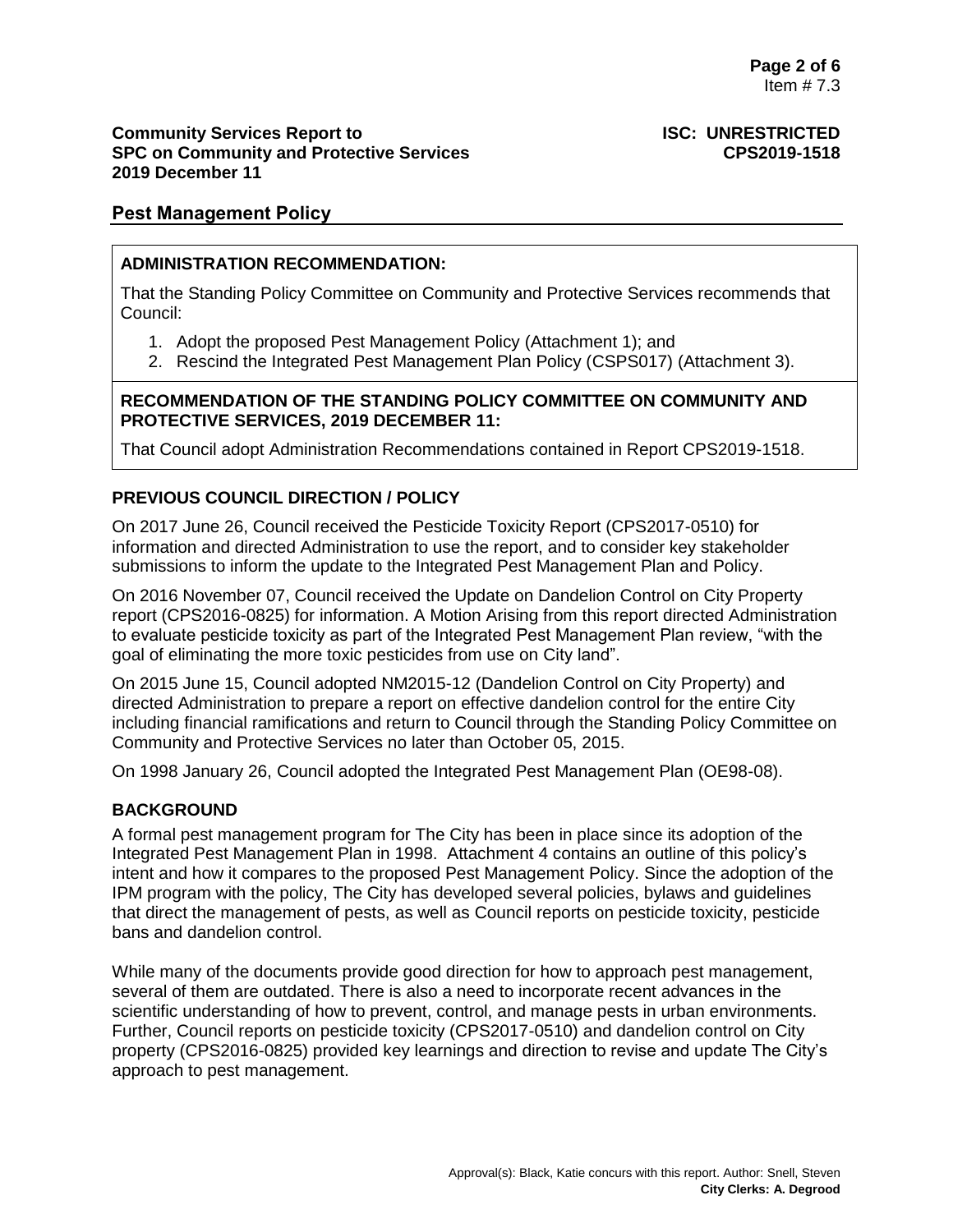## **Community Services Report to ISC: UNRESTRICTED SPC on Community and Protective Services CPS2019-1518 2019 December 11**

# **Pest Management Policy**

## **INVESTIGATION: ALTERNATIVES AND ANALYSIS**

The proposed Pest Management Policy (Attachment 1) and Pest Management Implementation Plan Framework (Attachment 2) were crafted based on a synthesis of direction contained within the aforementioned Council reports, scientific literature, best practices review of pest management policies from other jurisdictions, input from a broad range of stakeholders, and a desire to find efficiencies in cross-corporate pest management.

### Pesticide Toxicity Report

On 2017 June 26, Council received the Pesticide Toxicity Report (CPS2017-0510) for information and directed Administration to use the report to inform the update to the Integrated Pest Management Plan and Policy. The key findings of that report are summarised below:

The Pesticide Management Review Agency is a division of Health Canada that evaluates and regulates the use of pesticides to prevent unacceptable exposure risks to individuals and the environment. Toxicity is defined as the degree to which a pesticide can cause short or long-term harm to an organism. The potential health risk a pesticide poses is a combination of its toxicity and exposure to the pesticide. When either toxicity or exposure to a pesticide increases, the risk of harm increases.

All products registered for use in Canada are considered to be of acceptable risk when used in accordance with the label. The Province further limits risk by categorizing pesticides into four schedules that regulate how and where products are applied as well as their availability to the public or licensed pesticide applicators.

The City of Calgary has neither the expertise nor the authority to evaluate toxicity. The City can best manage exposure risk through a strict adherence to regulatory requirements for application and by adhering to Integrated Pest Management principles such that where pesticide use is warranted, the least toxic, most effective pesticide product is selected. Other practices that reduce or eliminate the need for pesticide application should be prioritised, taking into consideration exposure risk to humans and the environment, efficacy and cost. Through this work, Administration committed to annual reporting on pest management practices, and to enhanced communications on pesticide use and undertaking alternative pesticide trials.

### Review of Scientific Literature and Best Practices

Administration undertook a review of the best practices in pest management. Among the documents reviewed, there was a wide-range of definitions used for pest management. The review of other jurisdictions revealed that policy statements must be sufficient to provide direction for decision makers, but must also provide direction for implementation. Additionally, developing a pest management policy must be practical in terms of the amount and type of resources available. Thus, understanding the type of resources that are available to a municipality in terms of human and financial resources through time, and mapping out an implementation plan that is commensurate with these resources, will likely lead to better management outcomes.

### Input from Internal and External Stakeholders

Approval(s): Black, Katie concurs with this report. Author: Snell, Steven During the internal engagement process, 21 business units were engaged and 63 surveys were completed. External stakeholders included professional societies, school boards, sport/recreational groups, academia, government, advocacy groups, and industry. Additionally,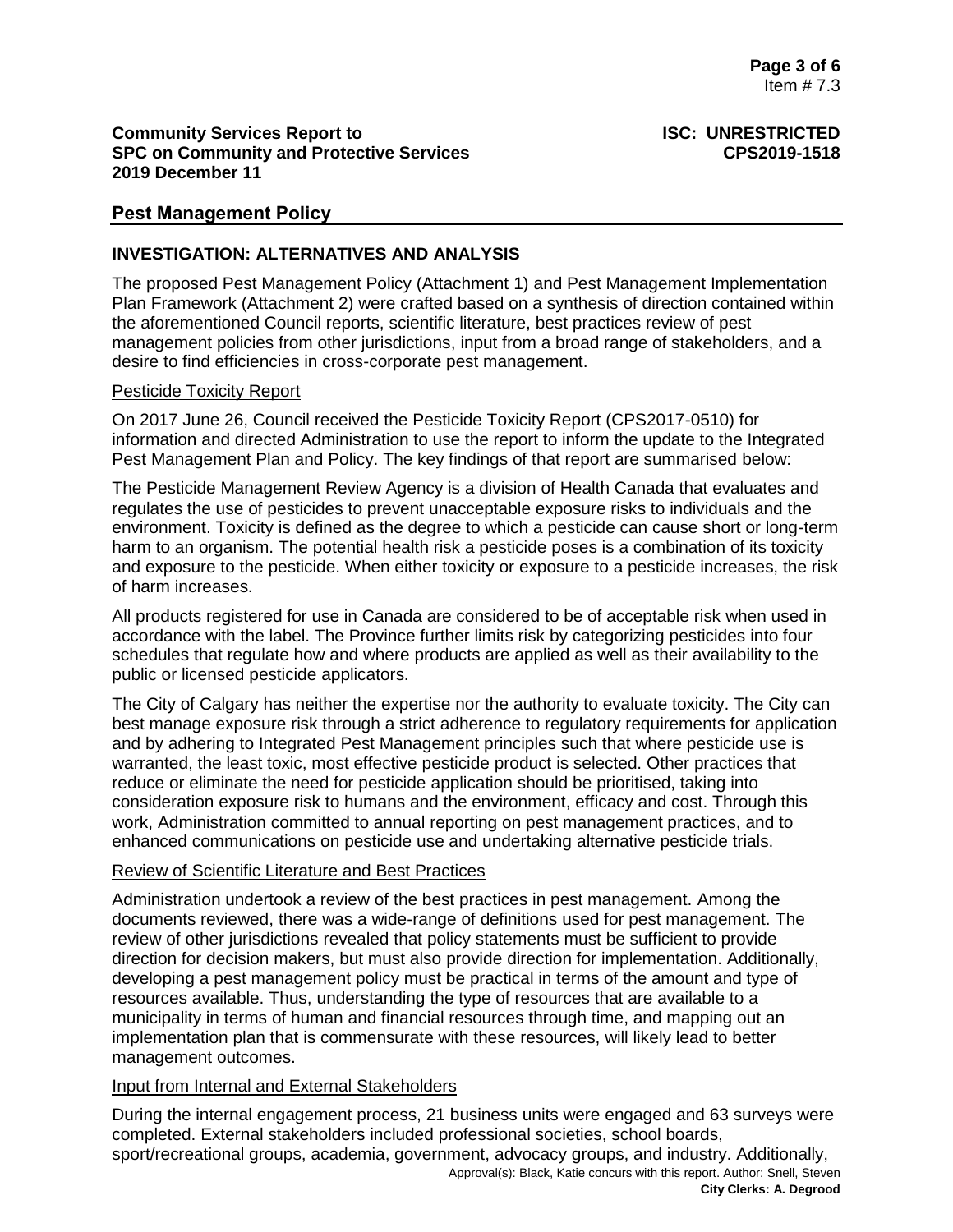## **Community Services Report to ISC: UNRESTRICTED SPC on Community and Protective Services CPS2019-1518 2019 December 11**

# **Pest Management Policy**

members of the general public participated in an online engagement opportunity. 132 individuals contributed a total of 1051 individual responses to the nine questions asked via the Engage portal. An Engagement Summary (Attachment 5) was compiled and it contains an overview of what Administration heard from stakeholders, as well as the response to address the varied and important input.

#### Implementation Plan

Successful and efficient policy requires a robust plan of action. To address this, an Implementation Plan Framework was developed in accordance with Results Based Accountability (RBA). This approach outlines how the Pest Management Policy is to be acted upon. As such, the benefit and measure of success is clearly articulated with each policy statement.

Sustainable pest management requires evolving beyond short-term control methods to a more comprehensive long-term strategy that addresses root causes of invasion, spread, and impacts of pests. The RBA approach to pest management policy provides clarity for The City to respond quickly, effectively, transparently and efficiently to new invasions, emerging research, flexible funding, and the needs of Calgarians. Further, the Policy is an opportunity to reiterate and strengthen The City's commitment to be strategically aligned in Corporate-wide environmental mandates and to ensure the best and most economically viable approach to pest management for Calgarians.

Implementation of the numerous strategies articulated in the Implementation Plan Framework is beyond the scope of a single business unit. Pest management in The City requires a long-term commitment across numerous business units, particularly asset stewards. Hence the strategy to develop a cross-corporate working group with applicable representatives of Administration to implement aspects of the Pest Management Policy in order to ensure compliance. This working group would also regularly articulate the benefit of flexible resourcing aligned with the cyclical, ongoing and long-term need to manage pests that pose a threat to City infrastructure and the health and safety of Calgarians.

### **Stakeholder Engagement, Research and Communication**

As per the previous Investigation section, the proposed Pest Management Policy was informed by input from two main groups of stakeholders: internal stakeholders affected by pest management, and key external stakeholders including industry, citizens, health advocacy groups, government, and professional societies. All feedback was carefully considered by the project team to update the pest management policies. A summary of engagement results and Administration's responses to feedback is included in Attachment 5. Proposed changes were shared with internal and external stakeholders for an opportunity to provide feedback on the draft policy.

Several external organizations provided letters and/or specific feedback and these are included in Attachment 6. Broadly, feedback addressed pesticide use and supporting a principles-based approach to policy.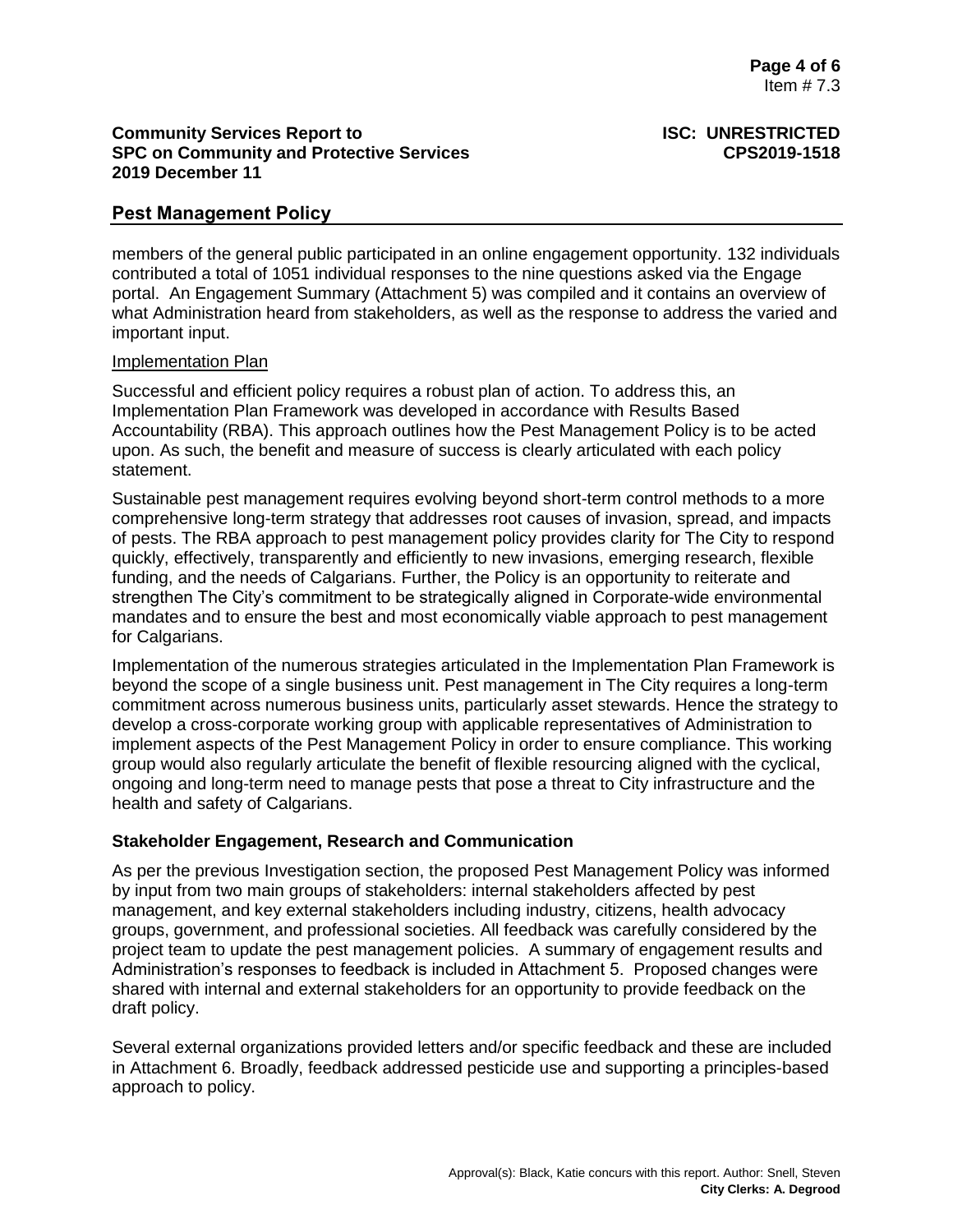## **Community Services Report to <b>ISC: UNRESTRICTED SPC on Community and Protective Services CPS2019-1518 2019 December 11**

# **Pest Management Policy**

During the implementation phase of the proposed Pest Management Policy, further engagement will occur to understand community-specific topics such as public perceptions of pests, and priorities and trade-offs with respect to pest management.

## **Strategic Alignment**

### One Calgary

Pest management is predominantly linked to One Calgary 2019-2022 Citizen Priority, A Healthy and Green City:

 Calgary is a leader in caring about the health of the environment and promotes resilient neighbourhoods where residents connect with one another and can live active, healthy lifestyles.

Pest management falls under the Parks and Open Spaces Line of Service:

 Our service plans, builds, maintains and stewards an accessible parks system. We conserve and promote biodiverse ecosystems and cultural landscapes. We provide Calgarians with nature in the city and safe, inclusive, social and active opportunities.

Under the Parks and Open Spaces service line, The City has committed to continue using a balanced approach to managing legislated weeds, nuisance pest species and other threats to our environment and quality of life.

# **Social, Environmental, Economic (External)**

### Social

Human health and safety is prioritized in all aspects of pest management. Conservation and resilience of biodiversity and healthy, functioning ecosystems are essential to human health, effective pest management, municipal service delivery, and risk reduction. The program is aligned with best practices and research, and strives to meet or exceed all federal, provincial and municipal requirements.

### Environmental

As noted in One Calgary, Calgary is a leader in caring about the health of the environment. It promotes resilient neighbourhoods where residents connect with one another and can live active, healthy lifestyles. Managing pests ensures exposure, risk and vulnerability of natural assets are minimized when selecting pest management strategies.

### Economic

The proposed pest management program directs fiscally effective and adaptable management over time. It is accountable to the citizens of Calgary and considers economic, social, environmental, organizational and financial sustainability objectives.

# **Financial Capacity**

# *Current and Future Operating Budget:*

No major impacts to current and future operating budgets are anticipated. The Pest Management Policy Implementation Framework aims to ensure pest management is fiscally